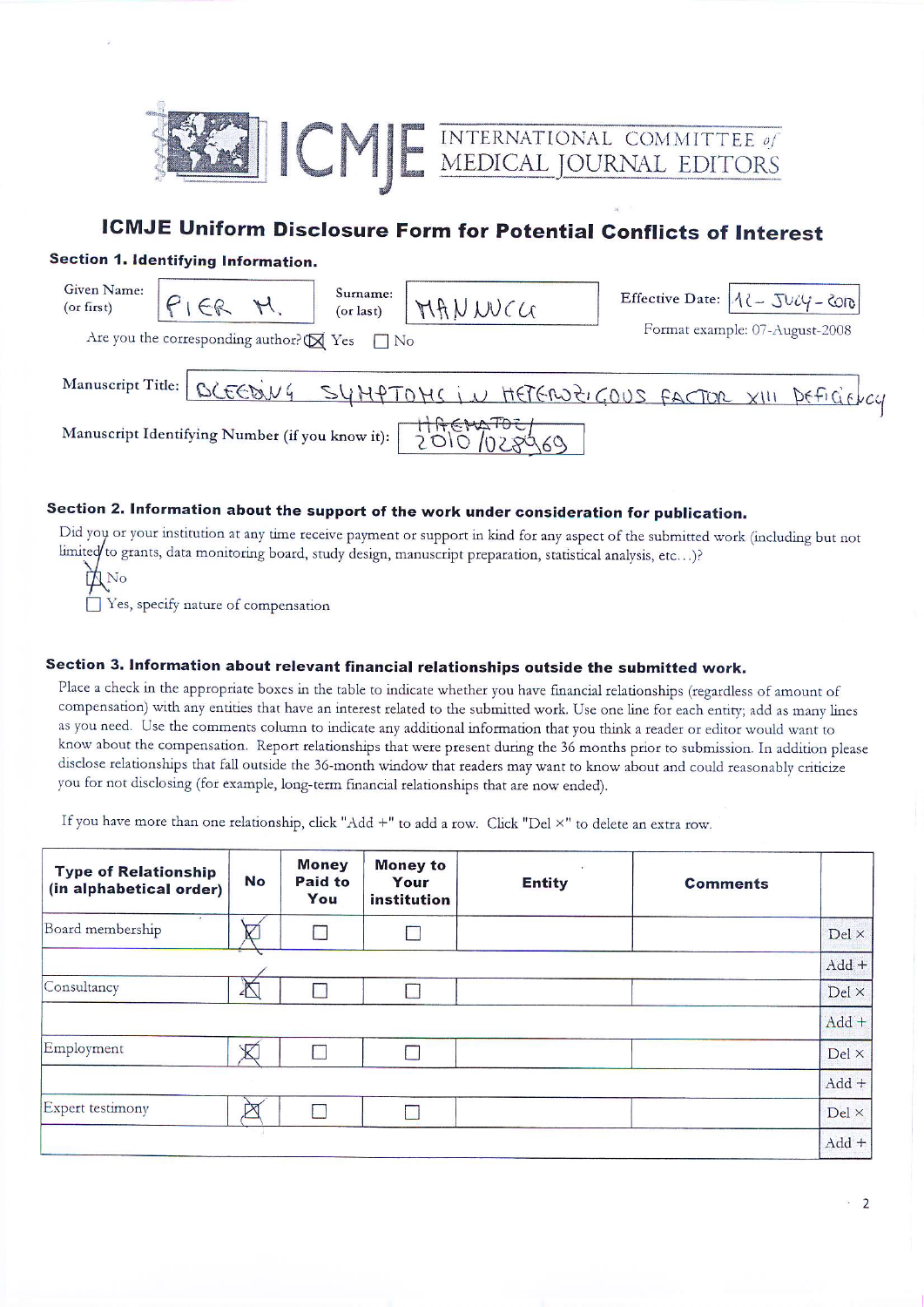

# **ICMJE Uniform Disclosure Form for Potential Conflicts of Interest**

| <b>Type of Relationship</b><br>(in alphabetical order)                                               | <b>No</b>   | <b>Money</b><br><b>Paid to</b><br>You | <b>Money to</b><br>Your<br>institution | <b>Entity</b> | <b>Comments</b> |                       |
|------------------------------------------------------------------------------------------------------|-------------|---------------------------------------|----------------------------------------|---------------|-----------------|-----------------------|
| Gifts                                                                                                | N           | n                                     | $\overline{\phantom{a}}$               |               |                 | $Del \times$          |
|                                                                                                      |             |                                       |                                        |               |                 | $Add +$               |
| Grants/grants pending                                                                                | $\bigtimes$ |                                       | $\Box$                                 |               |                 | $Del \times$          |
|                                                                                                      |             |                                       |                                        |               |                 | $Add +$               |
| Honoraria                                                                                            | $\boxtimes$ | $\Box$                                | $\Box$                                 |               |                 | $Del \times$          |
|                                                                                                      |             |                                       |                                        |               |                 | $Add +$               |
| Payment for manuscript<br>preparation                                                                | $\boxtimes$ | $\Box$                                | <b>COL</b>                             |               |                 | $Del \times$          |
|                                                                                                      |             |                                       |                                        |               |                 | $Add +$               |
| Patents (planned, pending or<br>issued)                                                              | $\mathbb X$ | $\overline{\phantom{a}}$              |                                        |               |                 | Del ×                 |
|                                                                                                      |             |                                       |                                        |               |                 | $Add +$               |
| Royalties                                                                                            | K)          |                                       | <b>College</b>                         |               |                 | $\rm{Del} \, \times$  |
|                                                                                                      |             |                                       |                                        |               |                 | $Add +$               |
| Payment for development of<br>educational presentations<br>including service on speakers'<br>bureaus |             | n                                     |                                        |               |                 | $Del \times$          |
|                                                                                                      |             |                                       |                                        |               |                 | $Add +$               |
| Stock/stock options                                                                                  |             |                                       |                                        |               |                 | $\mathrm{Del} \times$ |
|                                                                                                      |             |                                       |                                        |               |                 | $Add +$               |
| Travel/accommodations<br>expenses covered or<br>reimbursed                                           |             | n                                     |                                        |               |                 | $Del \times$          |
|                                                                                                      |             |                                       |                                        |               |                 | $Add +$               |
| Other (err on the side of full<br>disclosure)                                                        | $\sum$      | $\Box$                                | $\Box$                                 |               |                 | Del ×                 |
|                                                                                                      |             |                                       |                                        |               |                 | $Add +$               |